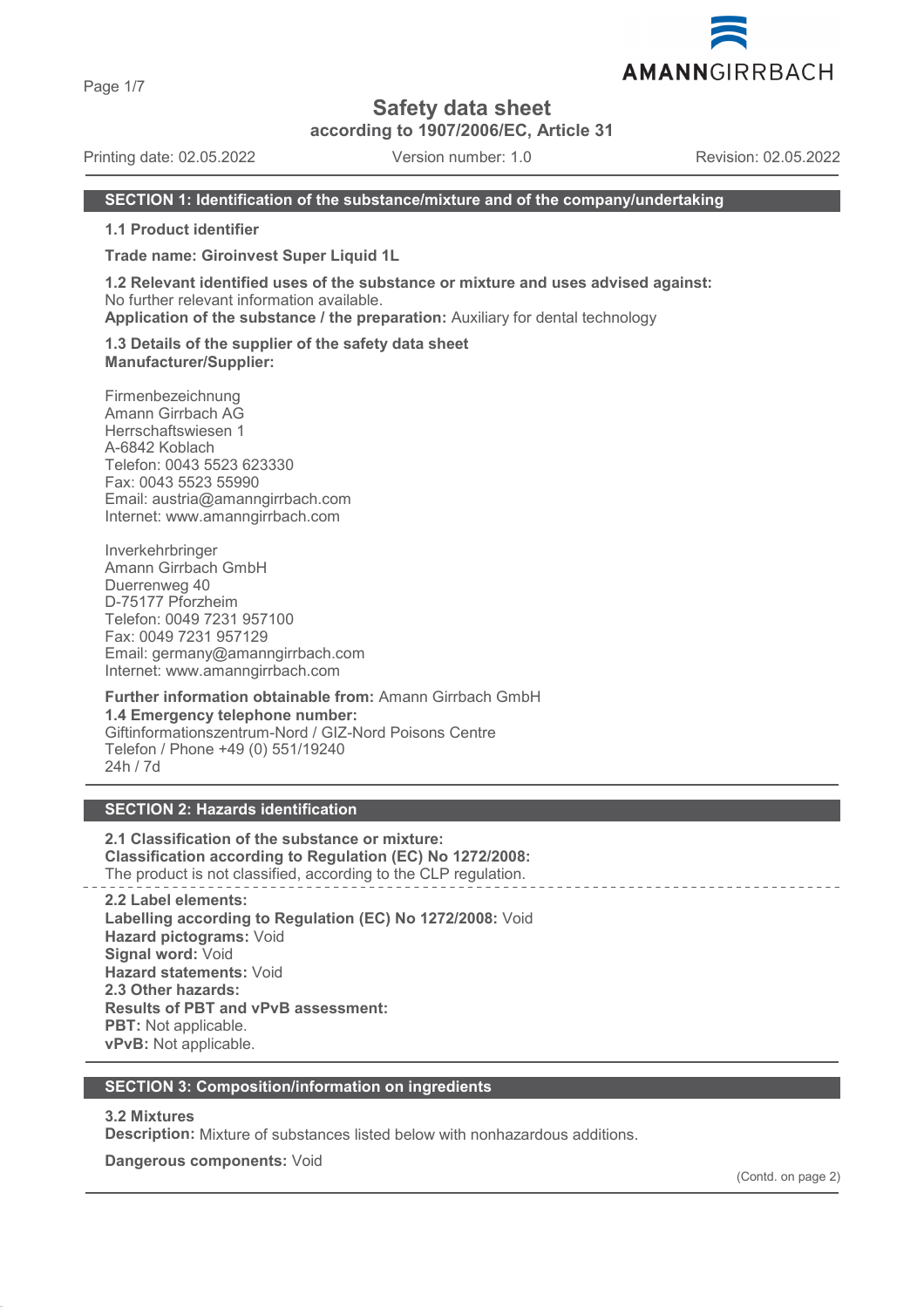

**Safety data sheet**

**according to 1907/2006/EC, Article 31**

Printing date: 02.05.2022 Version number: 1.0 Revision: 02.05.2022

(Contd. of page 1)

**Trade name: Giroinvest Super Liquid 1L**

**Additional information:** For the wording of the listed hazard phrases refer to section 16.

#### **SECTION 4: First aid measures**

**4.1 Description of first aid measures:**

**General information:**

Take affected persons out into the fresh air.

Do not leave affected persons unattended.

**After inhalation:** Supply fresh air; consult doctor in case of complaints.

**After skin contact:** Immediately wash with water and soap and rinse thoroughly.

#### **After eye contact:**

Rinse opened eye for several minutes under running water.

Call a doctor immediately.

**After swallowing:** Call a doctor immediately.

**4.2 Most important symptoms and effects, both acute and delayed:**

No further relevant information available.

**4.3 Indication of any immediate medical attention and special treatment needed:**

No further relevant information available.

#### **SECTION 5: Firefighting measures**

**5.1 Extinguishing media:**

**Suitable extinguishing agents:**

CO2, powder or water spray. Fight larger fires with water spray or alcohol resistant foam.

**5.2 Special hazards arising from the substance or mixture:** No further relevant information available.

#### **5.3 Advice for firefighters:**

**Protective equipment:**

Mouth respiratory protective device.

Do not inhale explosion gases or combustion gases.

### **SECTION 6: Accidental release measures**

**6.1 Personal precautions, protective equipment and emergency procedures:**

Wear protective equipment. Keep unprotected persons away.

Ensure adequate ventilation.

**6.2 Environmental precautions:** Do not allow product to reach sewage system or any water course. **6.3 Methods and material for containment and cleaning up:**

Absorb with liquid-binding material (sand, diatomite, acid binders, universal binders, sawdust). Ensure adequate ventilation.

**6.4 Reference to other sections:**

See Section 7 for information on safe handling.

See Section 8 for information on personal protection equipment.

See Section 13 for disposal information.

## **SECTION 7: Handling and storage**

**7.1 Precautions for safe handling:** Open and handle receptacle with care.

**Information about fire - and explosion protection:** The product is not flammable.

**7.2 Conditions for safe storage, including any incompatibilities:**

**Storage:**

**Requirements to be met by storerooms and receptacles:**

Store in a cool location.

Store only in the original receptacle.

**Information about storage in one common storage facility:** Store away from foodstuffs.

Page 2/7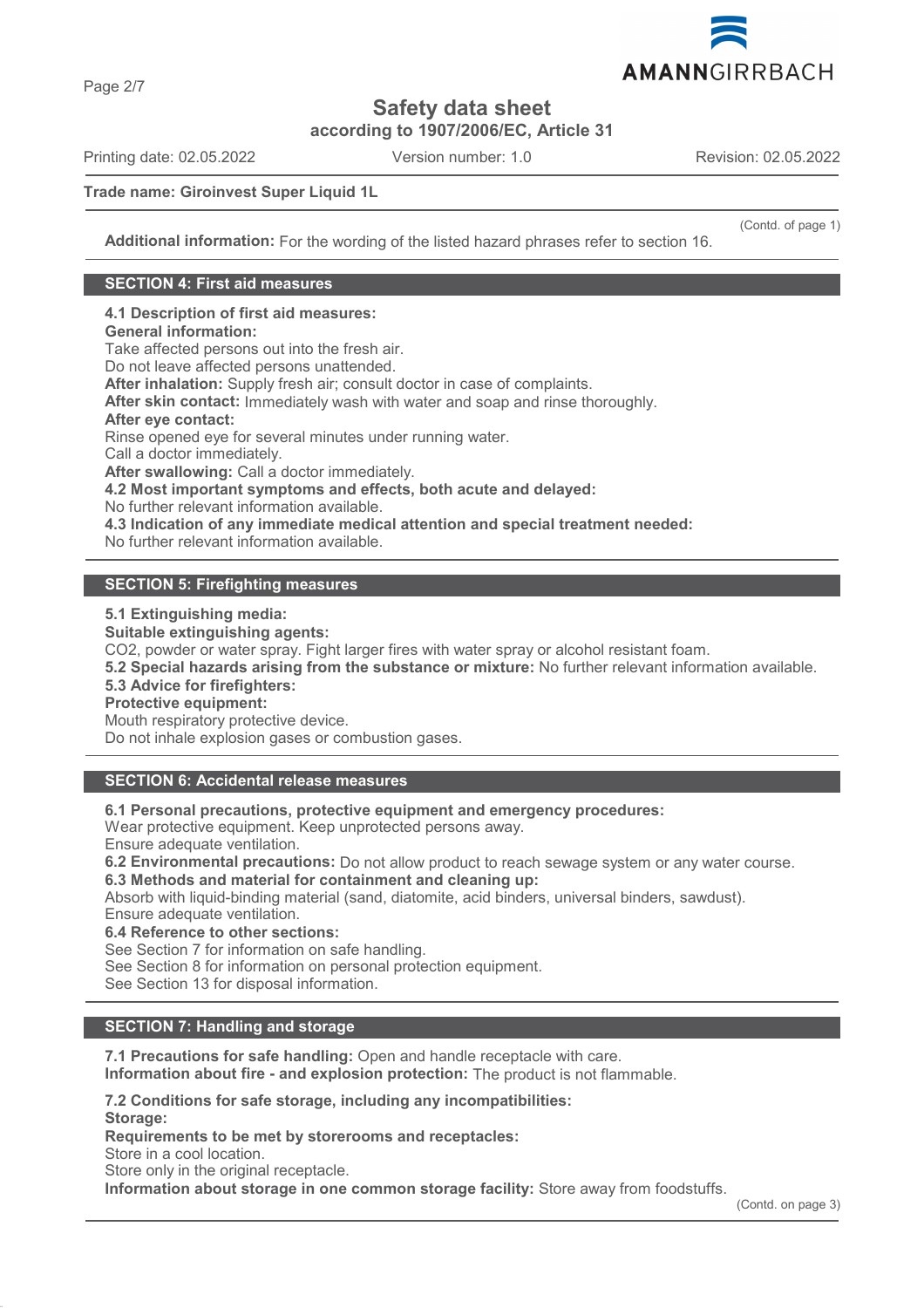AMANNGIRRBACH

# **Safety data sheet**

**according to 1907/2006/EC, Article 31**

Printing date: 02.05.2022 Version number: 1.0 Revision: 02.05.2022

Page 3/7

#### **Trade name: Giroinvest Super Liquid 1L**

(Contd. of page 2)

#### **Further information about storage conditions:**

Keep container tightly sealed.

Protect from frost.

**7.3 Specific end use(s):** No further relevant information available.

#### **SECTION 8: Exposure controls/personal protection**

#### **8.1 Control parameters:**

**Ingredients with limit values that require monitoring at the workplace:**

The product does not contain any relevant quantities of materials with critical values that have to be monitored at the workplace.

#### **8.2 Exposure controls:**

**Appropriate engineering controls** No further data; see item 7.

**Individual protection measures, such as personal protective equipment**

**General protective and hygienic measures:**

The usual precautionary measures are to be adhered to when handling chemicals.

Wash hands before breaks and at the end of work.

Keep away from foodstuffs, beverages and feed.

Do not inhale gases / fumes / aerosols.

Avoid contact with the eyes and skin.

**Respiratory protection:** Not necessary if room is well-ventilated.

**Hand protection** Protective gloves

### **Material of gloves:**

The selection of the suitable gloves does not only depend on the material, but also on further marks of quality and varies from manufacturer to manufacturer.

#### **Penetration time of glove material:**

The exact break through time has to be found out by the manufacturer of the protective gloves and has to be observed.

### **For the permanent contact gloves made of the following materials are suitable:**

Butyl rubber, BR

Fluorocarbon rubber (Viton)

Nitrile rubber, NBR

**Eve/face protection** Tightly sealed goggles

### **SECTION 9: Physical and chemical properties**

| 9.1 Information on basic physical and chemical properties:<br><b>General Information:</b> |                              |
|-------------------------------------------------------------------------------------------|------------------------------|
| <b>Physical state</b>                                                                     | Fluid                        |
| Colour:                                                                                   | White                        |
| Odour:                                                                                    | Odourless                    |
| <b>Odour threshold:</b>                                                                   | Not determined.              |
| <b>Melting point/freezing point:</b>                                                      | Undetermined.                |
| Boiling point or initial boiling point and boiling                                        |                              |
| range                                                                                     | >100 °C                      |
| <b>Flammability</b>                                                                       | Not applicable.              |
| Lower and upper explosion limit                                                           |                              |
| Lower:                                                                                    | Not determined.              |
| Upper:                                                                                    | Not determined.              |
| Flash point:                                                                              | Not applicable.              |
| <b>Auto-ignition temperature:</b>                                                         | Product is not selfigniting. |
| <b>Decomposition temperature:</b>                                                         | Not determined.              |
| pH at 20 °C                                                                               | $9 - 10(100\%)$              |
|                                                                                           |                              |

(Contd. on page 4)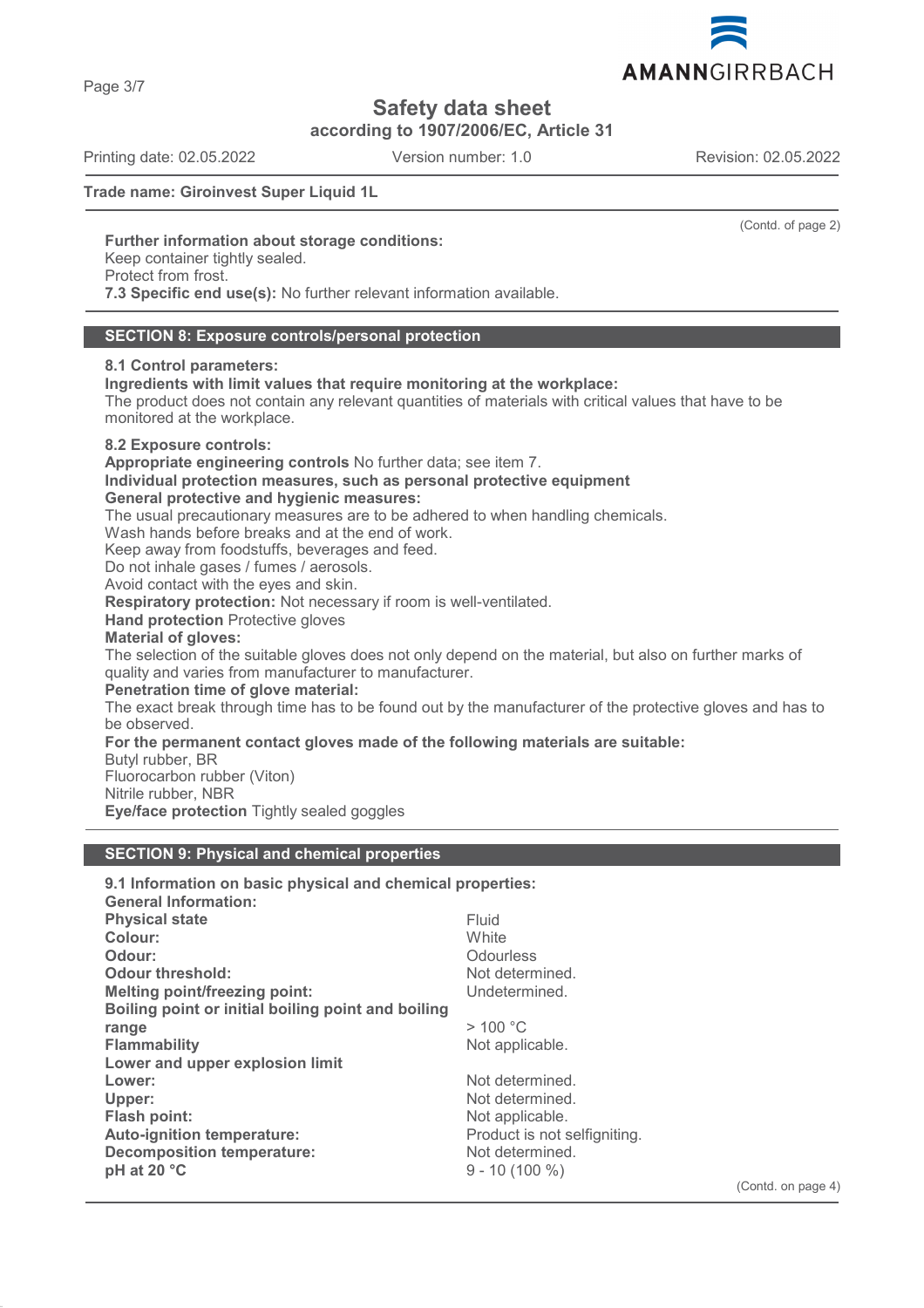

# **Safety data sheet**

**according to 1907/2006/EC, Article 31**

Printing date: 02.05.2022 Version number: 1.0 Revision: 02.05.2022

AMANNGIRRBACH

#### **Trade name: Giroinvest Super Liquid 1L**

|                                                   | (Contd. of page 3)                            |
|---------------------------------------------------|-----------------------------------------------|
| <b>Viscosity:</b>                                 |                                               |
| <b>Kinematic viscosity</b>                        | Not determined.                               |
| Dynamic at 20 °C:                                 | < 20 mPas                                     |
| <b>Solubility</b>                                 |                                               |
| water:                                            | Fully miscible.                               |
| Partition coefficient n-octanol/water (log value) | Not determined.                               |
| Vapour pressure:                                  | Not determined.                               |
| Density and/or relative density                   |                                               |
| Density at 20 °C:                                 | $1.09 - 1.35$ g/cm <sup>3</sup>               |
| <b>Relative density:</b>                          | Not determined.                               |
| Vapour density:                                   | Not determined.                               |
| 9.2 Other information:                            |                                               |
| Appearance:                                       |                                               |
| Form:                                             | Fluid                                         |
| Important information on protection of health     |                                               |
| and environment, and on safety.                   |                                               |
| <b>Explosive properties:</b>                      | Product does not present an explosion hazard. |
| <b>Change in condition:</b>                       |                                               |
| <b>Evaporation rate:</b>                          | Not applicable.                               |
| Information with regard to physical hazard        |                                               |
| classes                                           |                                               |
| <b>Explosives</b>                                 | Void                                          |
| <b>Flammable gases</b>                            | Void                                          |
| <b>Aerosols</b>                                   | Void                                          |
| <b>Oxidising gases</b>                            | Void                                          |
| <b>Gases under pressure</b>                       | Void                                          |
| <b>Flammable liquids</b>                          | Void                                          |
| <b>Flammable solids</b>                           | Void                                          |
| Self-reactive substances and mixtures             | Void                                          |
| <b>Pyrophoric liquids</b>                         | Void                                          |
| <b>Pyrophoric solids</b>                          | Void                                          |
| Self-heating substances and mixtures              | Void                                          |
| Substances and mixtures, which emit flammable     |                                               |
| gases in contact with water                       | Void                                          |
| <b>Oxidising liquids</b>                          | Void                                          |
| <b>Oxidising solids</b>                           | Void                                          |
| <b>Organic peroxides</b>                          | Void                                          |
| <b>Corrosive to metals</b>                        | Void                                          |
| <b>Desensitised explosives</b>                    | Void                                          |
|                                                   |                                               |

#### **SECTION 10: Stability and reactivity**

**10.1 Reactivity:** No further relevant information available.

**10.2 Chemical stability:**

**Thermal decomposition / conditions to be avoided:**

No decomposition if used according to specifications.

**10.3 Possibility of hazardous reactions:** No dangerous reactions known.

**10.4 Conditions to avoid:** No further relevant information available.

**10.5 Incompatible materials:** No further relevant information available.

**10.6 Hazardous decomposition products:** No dangerous decomposition products known.

(Contd. on page 5)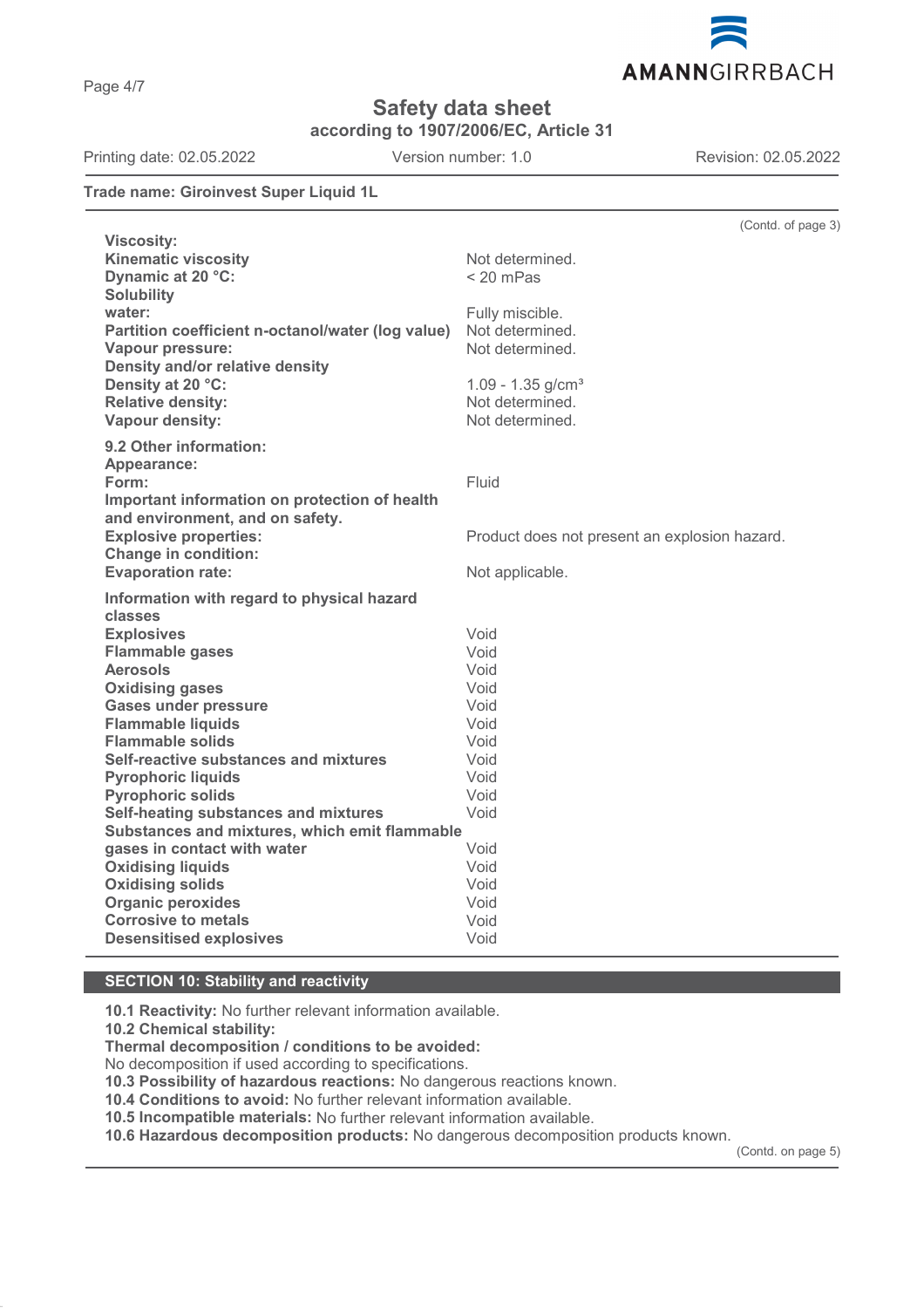**according to 1907/2006/EC, Article 31**

Printing date: 02.05.2022 Version number: 1.0 Revision: 02.05.2022

**Trade name: Giroinvest Super Liquid 1L**

(Contd. of page 4)

#### **SECTION 11: Toxicological information**

**11.1 Information on hazard classes as defined in Regulation (EC) No 1272/2008**

**Acute toxicity** Based on available data, the classification criteria are not met.

**Skin corrosion/irritation** Based on available data, the classification criteria are not met.

**Serious eye damage/irritation** Based on available data, the classification criteria are not met.

**Respiratory or skin sensitisation** Based on available data, the classification criteria are not met.

**Germ cell mutagenicity** Based on available data, the classification criteria are not met.

**Carcinogenicity** Based on available data, the classification criteria are not met.

**Reproductive toxicity** Based on available data, the classification criteria are not met.

**STOT-single exposure** Based on available data, the classification criteria are not met.

**STOT-repeated exposure** Based on available data, the classification criteria are not met.

**Aspiration hazard** Based on available data, the classification criteria are not met.

**11.2 Information on other hazards**

**Endocrine disrupting properties** 

None of the ingredients is listed.

#### **SECTION 12: Ecological information**

**12.1 Toxicity:**

**Aquatic toxicity:** No further relevant information available.

**12.2 Persistence and degradability:** No further relevant information available.

**12.3 Bioaccumulative potential:** No further relevant information available.

**12.4 Mobility in soil:** No further relevant information available.

**12.5 Results of PBT and vPvB assessment:**

**PBT:** Not applicable.

**vPvB:** Not applicable.

**12.6 Endocrine disrupting properties**

The product does not contain substances with endocrine disrupting properties.

**12.7 Other adverse effects:**

**Additional ecological information:**

**General notes:**

Water hazard class 1 (German Regulation) (Self-assessment): slightly hazardous for water Do not allow undiluted product or large quantities of it to reach ground water, water course or sewage system.

#### **SECTION 13: Disposal considerations**

**13.1 Waste treatment methods:**

**European waste catalogue:**

Dispose of contents/container in accordance with local/regional/national/international regulations.

**Uncleaned packaging: Recommendation:** Disposal must be made according to official regulations.

| <b>SECTION 14: Transport information</b>                                                                     |              |                    |
|--------------------------------------------------------------------------------------------------------------|--------------|--------------------|
| 14.1 UN number or ID number<br>ADR, ADN, IMDG, IATA<br>14.2 UN proper shipping name:<br>ADR, ADN, IMDG, IATA | Void<br>Void | (Contd. on page 6) |

# Page 5/7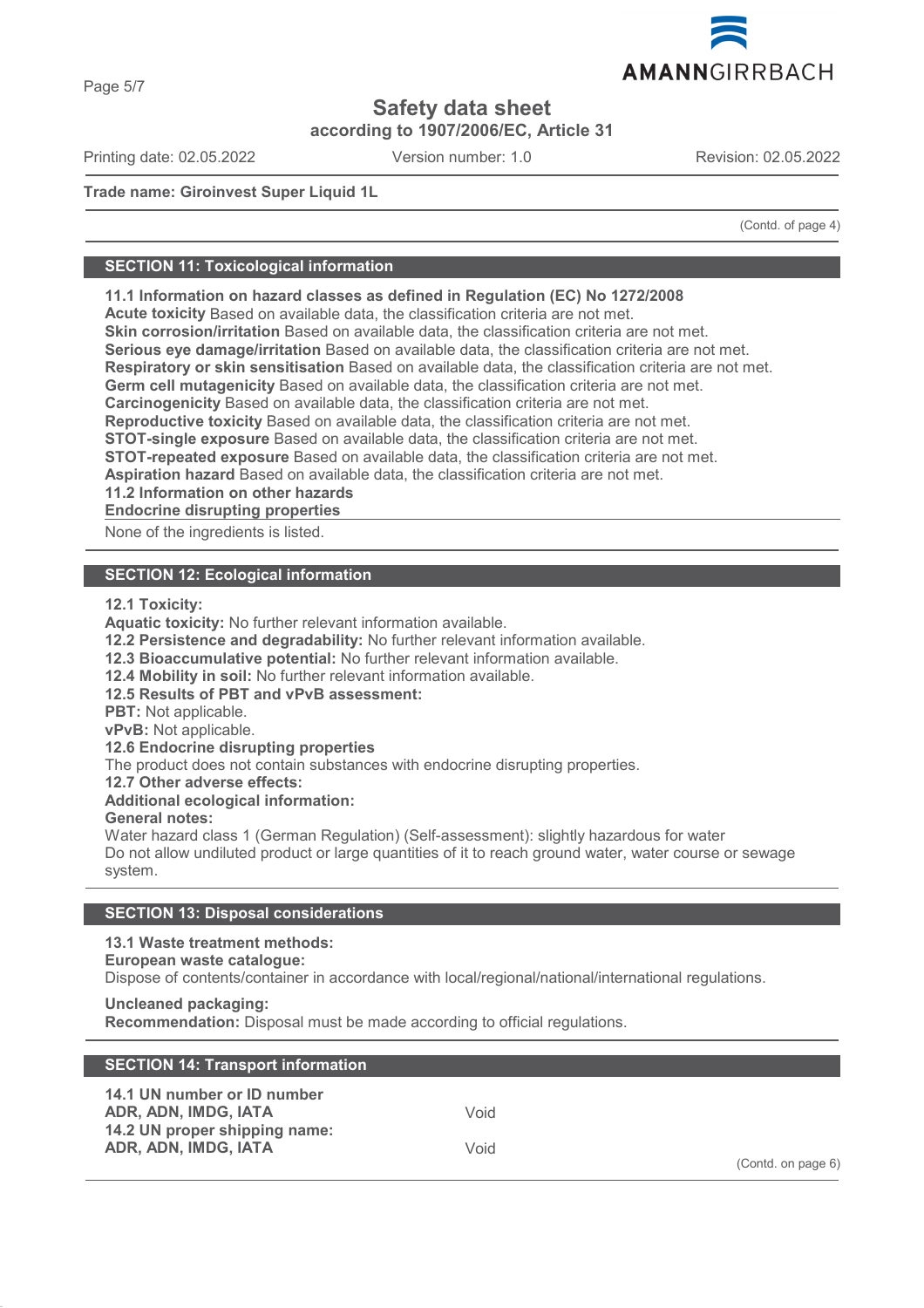

(Contd. of page 5)

**Safety data sheet**

**according to 1907/2006/EC, Article 31**

Printing date: 02.05.2022 Version number: 1.0 Revision: 02.05.2022

**Trade name: Giroinvest Super Liquid 1L**

| 14.3 Transport hazard class(es):                 |                 |
|--------------------------------------------------|-----------------|
| ADR, ADN, IMDG, IATA                             |                 |
| Class:                                           | Void            |
| 14.4 Packing group:                              |                 |
| ADR, IMDG, IATA                                  | Void            |
| <b>14.5 Environmental hazards:</b>               |                 |
| <b>Marine pollutant:</b>                         | No              |
| 14.6 Special precautions for user:               | Not applicable. |
| 14.7 Maritime transport in bulk according to IMO |                 |
| <b>instruments</b>                               | Not applicable. |
| <b>UN "Model Regulation":</b>                    | Void            |

### **SECTION 15: Regulatory information**

**15.1 Safety, health and environmental regulations/legislation specific for the substance or mixture:** No further relevant information available.

**Named dangerous substances - ANNEX I** None of the ingredients is listed. **DIRECTIVE 2011/65/EU on the restriction of the use of certain hazardous substances in electrical and electronic equipment – Annex II** None of the ingredients is listed. **REGULATION (EU) 2019/1148 under Article 5(3))** None of the ingredients is listed. **Annex II - REPORTABLE EXPLOSIVES PRECURSORS**  None of the ingredients is listed. **Regulation (EC) No 273/2004 on drug precursors**  None of the ingredients is listed. Regulation (EC) No 111/2005 laying down rules for the monitoring of trade between the Community **and third countries in drug precursors** None of the ingredients is listed. **15.2 Chemical safety assessment:** A Chemical Safety Assessment has not been carried out.

#### **SECTION 16: Other information**

This information is based on our present knowledge. However, this shall not constitute a guarantee for any specific product features and shall not establish a legally valid contractual relationship.

#### **Department issuing SDS:**

ADEEGO GmbH Wildsteig 4A D-42113 Wuppertal Tel. +49 (0) 202 2575700 Fax. +49 (0) 202 2575701 Email: mail@adeego.de www.adeego.de

© Copyright by ADEEGO GmbH **Contact:** Dr. Axel Deeg **Abbreviations and acronyms:** ADR: Accord relatif au transport international des marchandises dangereuses par route (European Agreement Concerning the International Carriage of Dangerous Goods by Road) IMDG: International Maritime Code for Dangerous Goods

(Contd. on page 7)

Page 6/7

**Directive 2012/18/EU**

Annex I - RESTRICTED EXPLOSIVES PRECURSORS (Upper limit value for the purpose of licensing